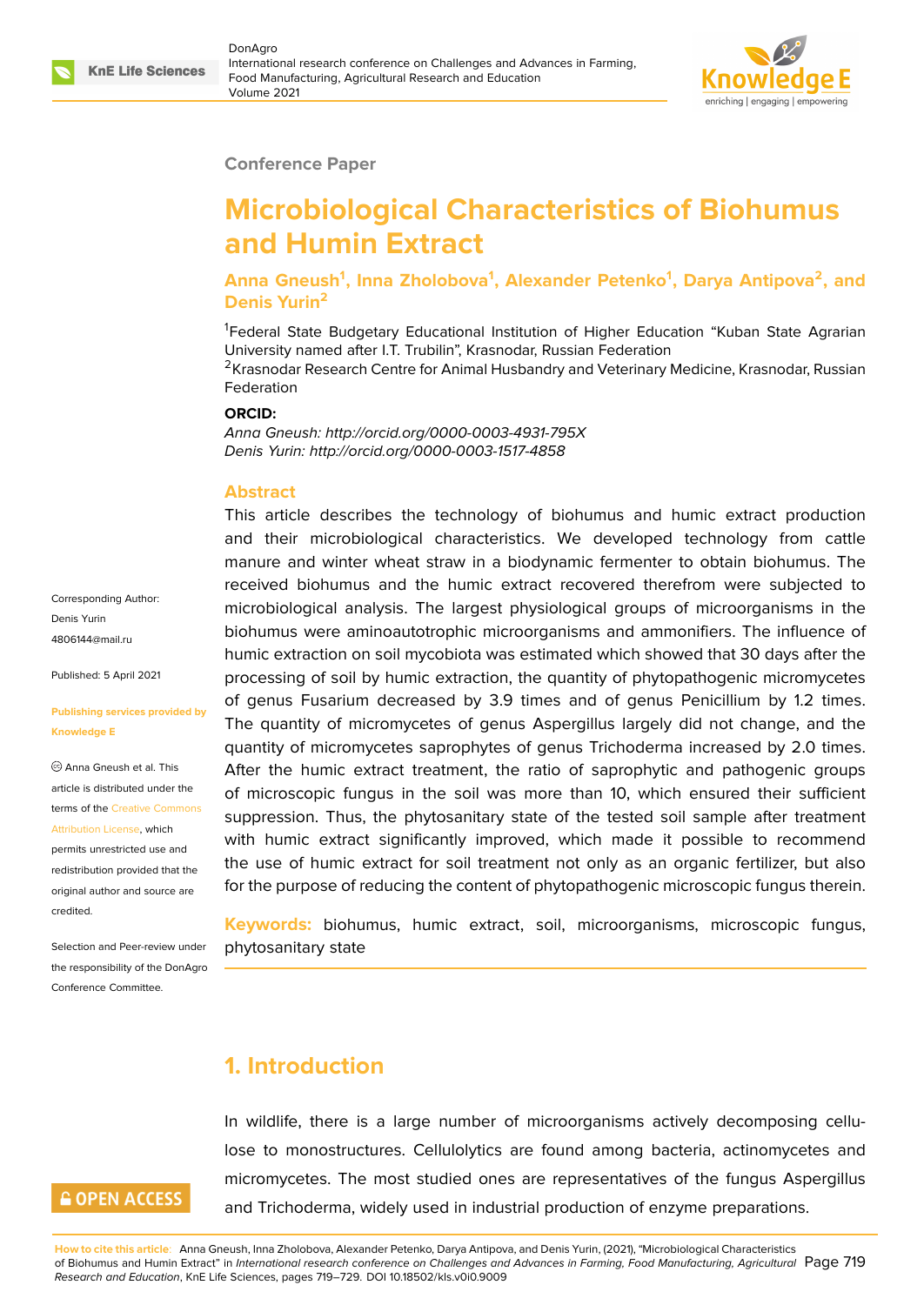Bacteria of the genus Clostridium are thermophilic ethanologous anaerobic bacteria represented by C. thermocellus, C. thermohidrosulfuricum. The latter representative is thermophilic; C. thermocellum shows high catalytic activity as cellulolytic. In nature they are widespread, can be isolated from soil, thermal sources, silt, manure and rotting organic substrate [1-3].

C. thermocellum is a bond anaerob, spawning at high temperatures up to 60° C. It hydrolyses cellulose, hemicellulose and cellobiose with release of ethyl alcohol, acetic and lactic acids, hydrogen and carbon dioxide during metabolism. C. thermocellum forms stable synthrophic associations with other species of bacteria. In association, they actively cleave cellulose, delignified cellulose pulp, steamed wood.

When C. thermocellum strains are cultured on cellulose, they form a cellulase complex. In general, C. thermocellum cellulase system differs from fungal (Trichoderma viride or T. reesei). Clostridium cellulase breaks down microcrystalline cellulose twice as slowly as the enzyme produced by the Seesei fungus.

Cellulolytic bacteria with delignifying ability are introduced into the composition to improve productivity of direct bioconversion of lignocellulose substrates. Basidial fungus are brown and soft rot, white rot fungus causing wood to rot capable of destroying lignin, using it as the only carbon source. Among bacteria, the genera Corynebacterium, Pseudomonas, Klebsiella, which can decompose up to 98% of industrial lignin in a few days, attract special attention [4-7].

The raw material base for the process of bioconversion of industrial cellulosecontaining wastes is extensive. Industrial wastes containing cellulose are complex compounds which, in addition to cellulose, contain substances of aromatic series, toxic components. The process of recycling these wastes cannot but affect the growth and development of microorganisms, it is possible to inhibit the growth of bacteria by some raw material compounds. The degree of conversion of the feedstock will be different using different cellulose-containing substrates.

Fermentation products used as fertilizers should have high biological activity and nutritional value. Such properties of final products are formed as a result of the development of microorganisms under the influence of changing physical and chemical parameters of the environment. Knowledge of fermentation processes makes it possible to carry out a directed process of fermentation of organic mass with subsequent production of biohumus and extraction of humic compounds from it [8-10].

The problem of biotechnology of humic compounds from affordable and inexpensive raw materials is now quite acute for manufacturers. To date, technologies for the production of organic fertilizers with high content of humic compounds have already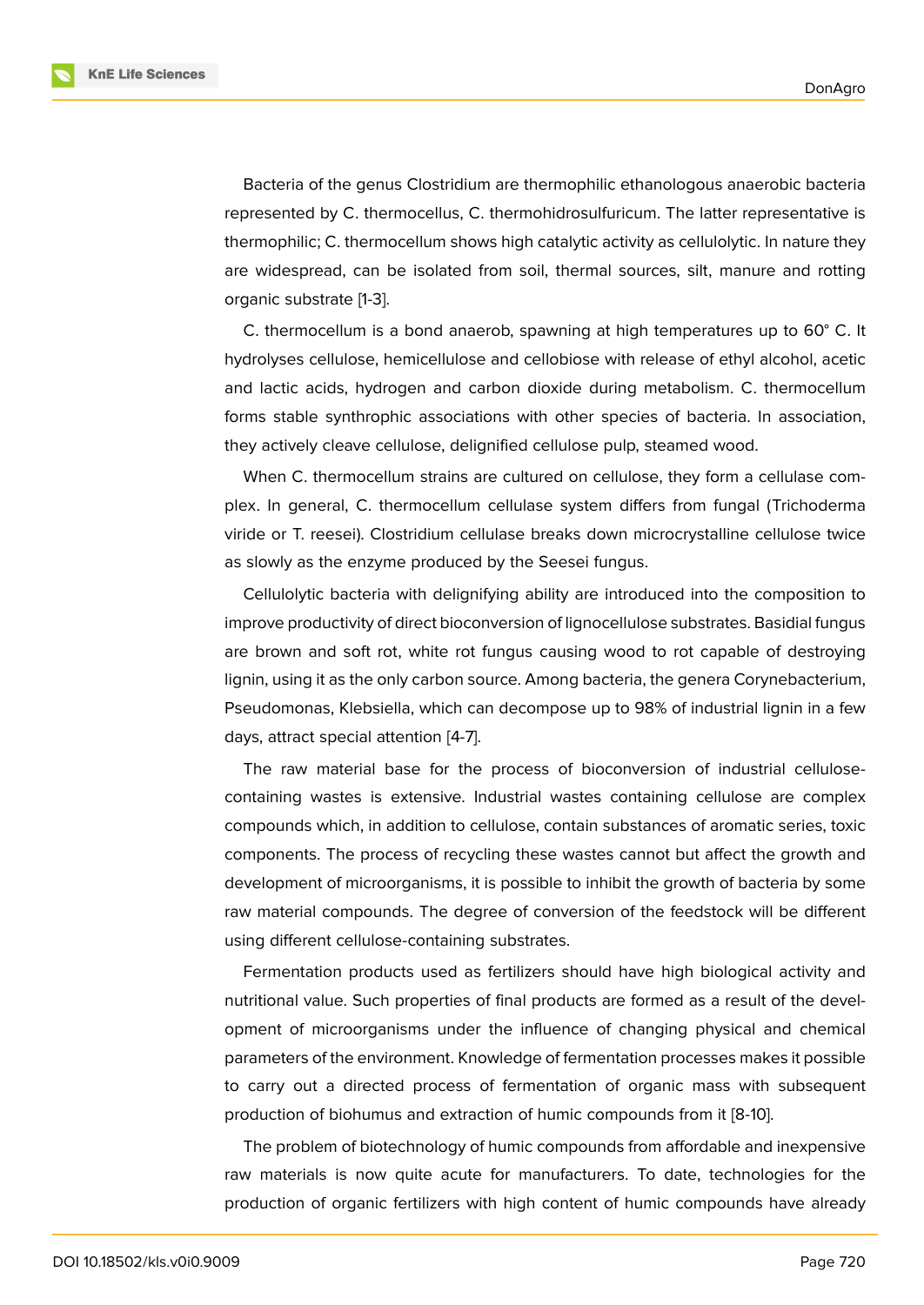been developed and introduced into practice, namely technological schemes providing thermochemical treatment of raw materials, methods for the production of humic preparations without preheating using strong oxidants, chlorine, ozonized air, ozone, concentrated inorganic acids, nitrogen oxide, etc. All the proposed methods allow one to obtain organic fertilizers with high yield of humic substances [11-13].

Humic compounds are organic molecules having high molecular weight. The main task facing organic fertilizer manufacturers is to obtain the form of humic compounds available to plants.

In addition to humic and fulvic acids, humic compounds contain amino acids, carbohydrates, vitamins, macro- and microelements, hormone-like compounds. All the main components of humic compounds are characterized by stability, polydispersity, polyfunctivity and have sorption, ion exchange properties and a wide range of biological action [14-16].

All humic compounds have similar composition and structure, but depending on the raw material, the method of extraction their chemical structure can change, and with it their physiological activity changes.

The aim of the work was to develop technology for obtaining humic compounds from biohumus and to study its microbiological parameters.

The following tasks were set:

1. to describe the technology of producing biohumus;

2. to determine the numerical composition of the main physiological groups of microorganisms involved in the process of formation of biohumus;

3. to analyze the numerical composition of the main physiological groups of microorganisms in humic extraction;

4. to analyze the number of main physiological groups of microorganisms and microscopic fungus before and after soil treatment in humic exhaust.

### **2. Methods and Equipment**

Biohumus was obtained according to our developed technology from cattle manure and winter wheat straw in a biodynamic fermenter measuring of  $12 \times 4 \times 2.5$  meters, equipped with a system of gutters in the bottom, providing liquid outflow. A mixture of 72 tonnes of cattle manure and 9 tonnes of straw cutting ground to the fraction of 1-20 centimeters moistened to a relative humidity of 65% (81 tonnes total) was prepared and placed in the fermenter. The mixture was stirred periodically and its temperature was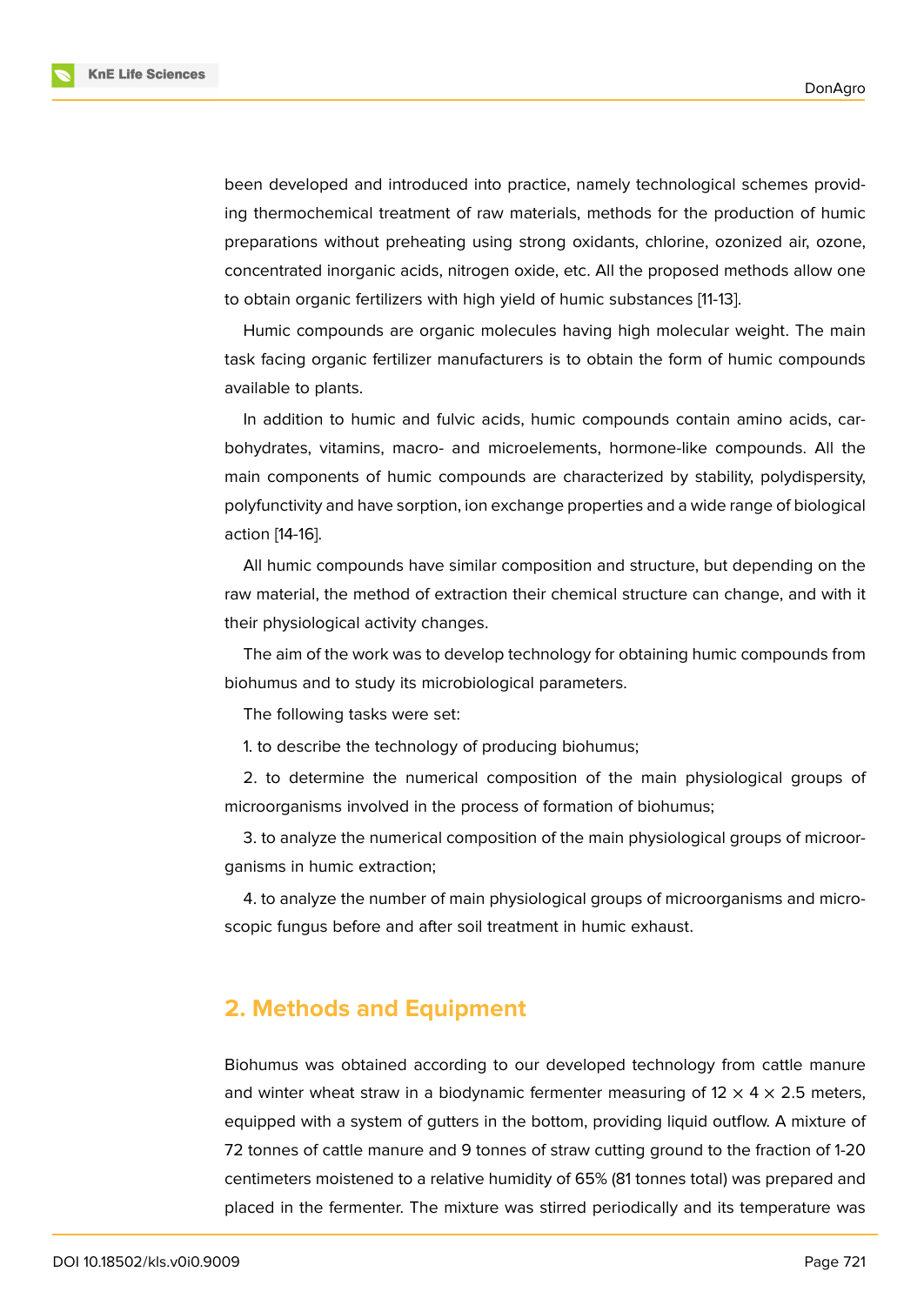

monitored under the influence of aboriginal microorganisms. After 125 hours, the mixture was warmed to 75° C and the collection of humic extract was started, which was put into the collection vessel through the trough system. The moisture content of the mass in the biodynamic fermenter was maintained at 65%. The process of extraction of humic extract lasted 72-90 hours and ended with reduction of biohumus mass temperature to 50° C. As a result of one cycle of biodegradation of 81 tons of organic matter in the bio-fermenter, 4,000 litres of humic extract were obtained.

The biohumus obtained and the humic extract recovered therefrom were subjected to microbiological analysis. For this purpose samples of biohumate were taken from the biofermenter 5 days after the beginning of fermentation of the mixture of manure and straw cutting, and samples of humic extract - after its concentration. Microbiological analysis was performed on the 2 of a biohumus sample and humic extract in triplicate. In the biohumus and humin extract samples tested, the total number of aerobes was determined using the Petrifilm AC system, as well as the main groups of microorganisms of autochthonous microflora microbiocenosis of biogumus: ammonifiers (on the environment of meat peptonic agar), aminoautotrophies (on the environment of starch ammonium agar), actinomycetes (on the environment of starch ammonium agar), oligonitrophils and nitrogen fixators (on Ashby environment), microscopic fungus (on Chapek environment).

The number of microscopic fungus in soil was determined in accordance with methodological instructions "Methods of microbiological control of soil" (approved on 24.12.2004). The bacteria of E. coli group, helminth larvae in biohumus were determined in accordance with state standard 17.4.4.02-2017, sanitary rules and regulations 2.1.7.1287-03, methodological instructions 2.1.7.730-99.

At the initial stage of composting the manure had bright brown colour, a sharp smell of ammonia, humidity up to 75 %. To prepare the compost mixture, the straw slitting was mixed with the manure on the concrete platform. At the bottom of the biodynamic fermenter straw cutting in the form of a 0.2 m high pad was laid and then the fermenter was loaded with this product completely. The volume of the fermenter is 80 m<sup>3</sup>. After loading the fermenter, the compost mixture was spilled with 2-3 m<sup>3</sup> of water depending on the initial humidity. Throughout the whole cycle we recorded the following technologically important indicators: temperature, humidity, density, acidity. On the second day of fermentation we carried out aeration in automatic mode for 1 hour under pressure of 10 atmospheres. As a result of increasing the number of thermophilic microorganisms, on the sixth day of the experiment the temperature in the organic mass rose to 70° С. In 10 days the fermenter was reloaded.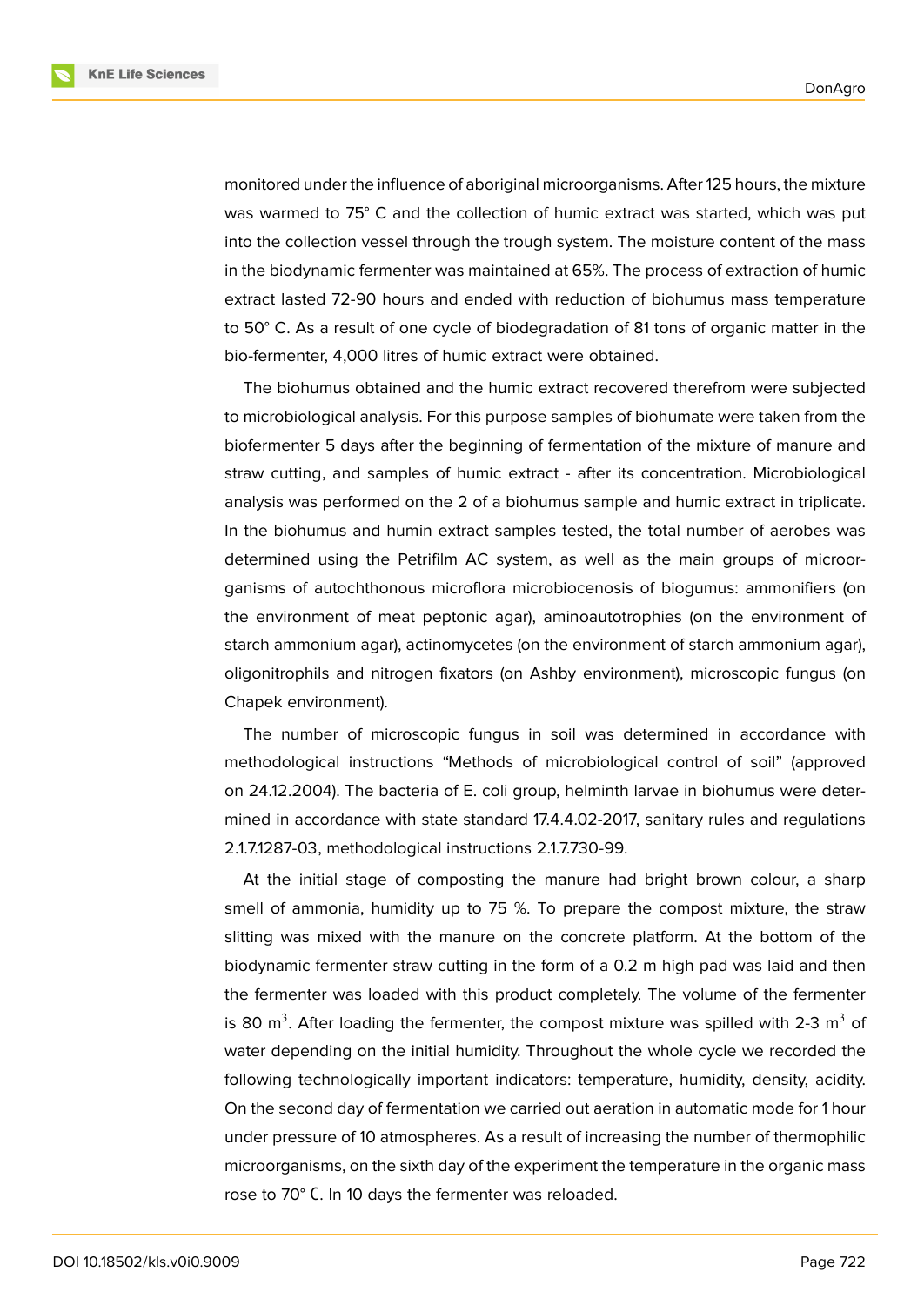The compost of the fermenter was laid on a concrete pad, mixed and put back into the fermenter, previously prepared according to the same scheme as at the beginning of fermentation. At this stage, the biohumus becomes dark and is deprived of ammonia smell. The fermentable mass was discharged from the fermenter as a ready biohumus after 12 days. During this time, biohumus acquired an even more saturated black color and a tangible smell of soil. The finished product was unloaded to the concrete site where it was dried to 55% humidity.

# **3. Results and Discussion**

Microbiological analysis in biohumus revealed a high number of microorganisms involved in organic decomposition (Table 1).

TABLE 1: Number of main physiological groups of microorganisms, participating in the process of biohumus formation.

| Physiological and taxonomic groups of microorganisms         | Number of microorganisms |
|--------------------------------------------------------------|--------------------------|
| Total number of aerobs, 10 <sup>6</sup> CFU/q                | $48.32 + 4.85$           |
| Ammonifiers, 10 <sup>6</sup> CFU/g                           | $130.33 \pm 18.67$       |
| Aminoautotrophs, 10 <sup>6</sup> CFU/g                       | $231.60 \pm 23.68$       |
| Oligonitrophils and nitrogen fixators, 10 <sup>6</sup> CFU/g | $71.20 + 21.51$          |
| Actinomycetes, 10 <sup>3</sup> CFU/g                         | $0.93 \pm 0.58$          |
| Micromycetes, $10^3$ CFU/g                                   | $8.67 \pm 1.15$          |

The largest physiological group of microorganisms in the biohumus under study is represented by aminoautotrophic microorganisms, the number of which was 231.6  $\times$  $10<sup>6</sup>$  CFU/g. This appears to be due to the preponderance of plant-derived organics in the processed mass. The number of ammonifiers was 1.8 times lower than that of aminoautotrophies and was 130.33  $\times$  10<sup>6</sup> CFU/g. The prevalence of the aminoautotrophic group over ammonifiers indicates a sufficiently high degree of mineralization of the compost.

The number of cellulose-destroying actinomycetes in the biohumus under study was 0.93  $\times$  10<sup>3</sup> CFU/g, which is quite a large microbial community for this class of microorganisms, which is essential for humification and for self-purification of compost from opportunistic microorganisms.

At the same time, the humic extract was characterized by the presence of all microbial groups characteristic of biohumus (Table 2). The humic extract also noted a rather high number of microorganisms involved in organic decomposition.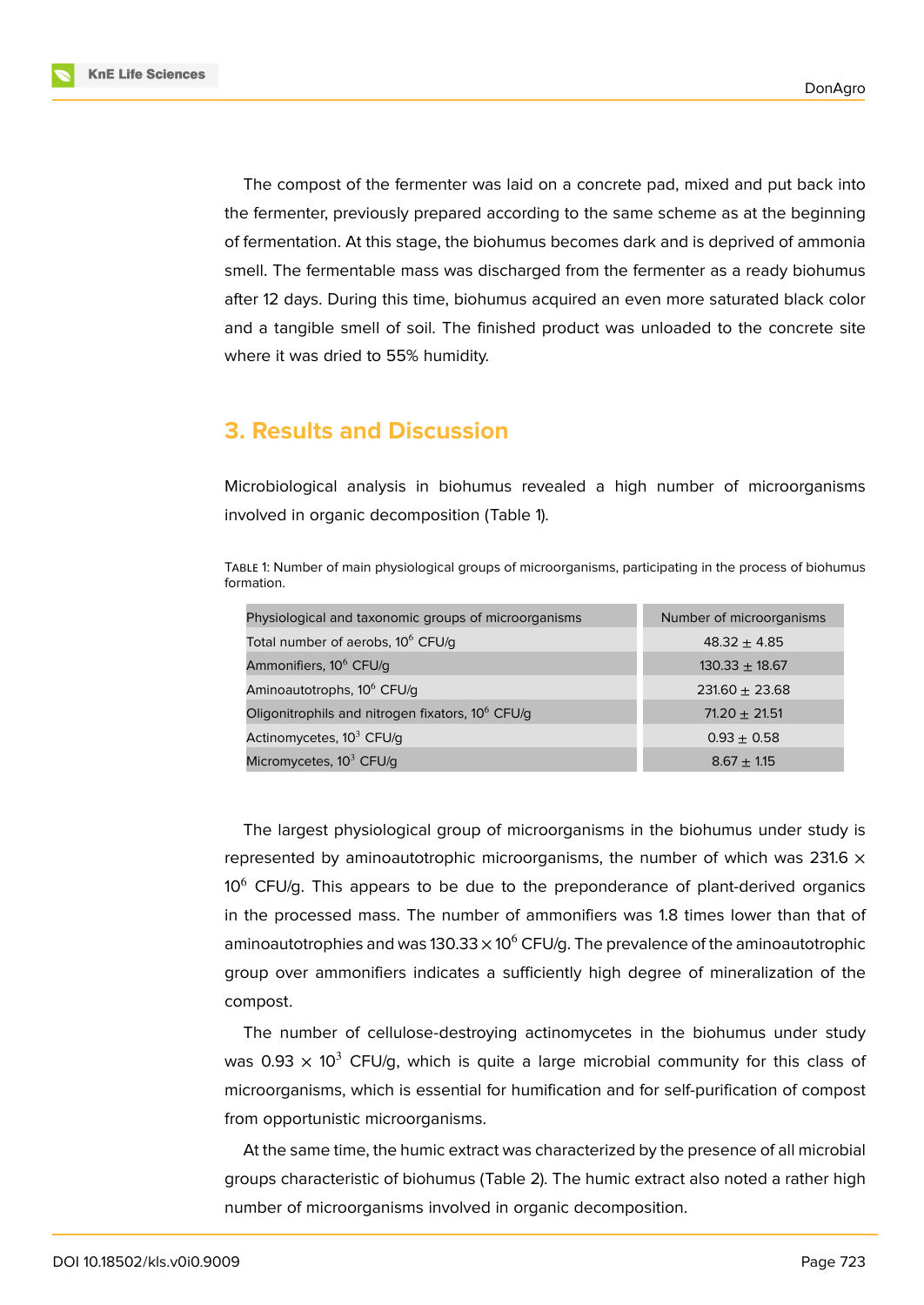| Physiological and taxonomic groups microorganisms            | Number of microorganisms |
|--------------------------------------------------------------|--------------------------|
| Total aerobes, 10 <sup>6</sup> CFU/g                         | $3.31 \pm 0.25$          |
| Ammonifiers, 10 <sup>6</sup> CFU/g                           | $11.23 \pm 1.05$         |
| Aminoautotrophs, 10 <sup>6</sup> CFU/g                       | $6.13 + 1.50$            |
| Oligonitrophils and nitrogen fixators, 10 <sup>6</sup> CFU/g | $1.05 + 0.84$            |
| Actinomycetes, $10^3$ CFU/g                                  | $0.05 + 0.03$            |
| Microscopic fungus, $10^3$ CFU/g                             | $0.27 \pm 0.12$          |

TABLE 2: Number of main physiological groups of microorganisms in a humic extract.

At the same time, the number of aminoatrophs was 1.8 times lower than the number of ammonifier groups - 6.13  $\times$  10<sup>6</sup> vs. 11.23  $\times$  10<sup>6</sup> CFU/g (Figure 1). This may be due to the fact that ammonifiers were more resistant to changes in pH of the environment in the alkaline direction.



**Figure** 1: The ratio of main physiological groups of microorganisms in biohumus and humic extract.

The presence of actinomycetes and micromycetes in the humic extract was noted, but the number of mycelial microorganisms was quite low. This is because these microorganisms are more strongly bound to the substrate and not so actively transferred to the humic extract (biohumate).

In the next step, the experiment was conducted to assess the effect of humic extract on soil mycobiota, as the level of organic substances, including humic compounds, affects the number and composition of soil microbiocenosis.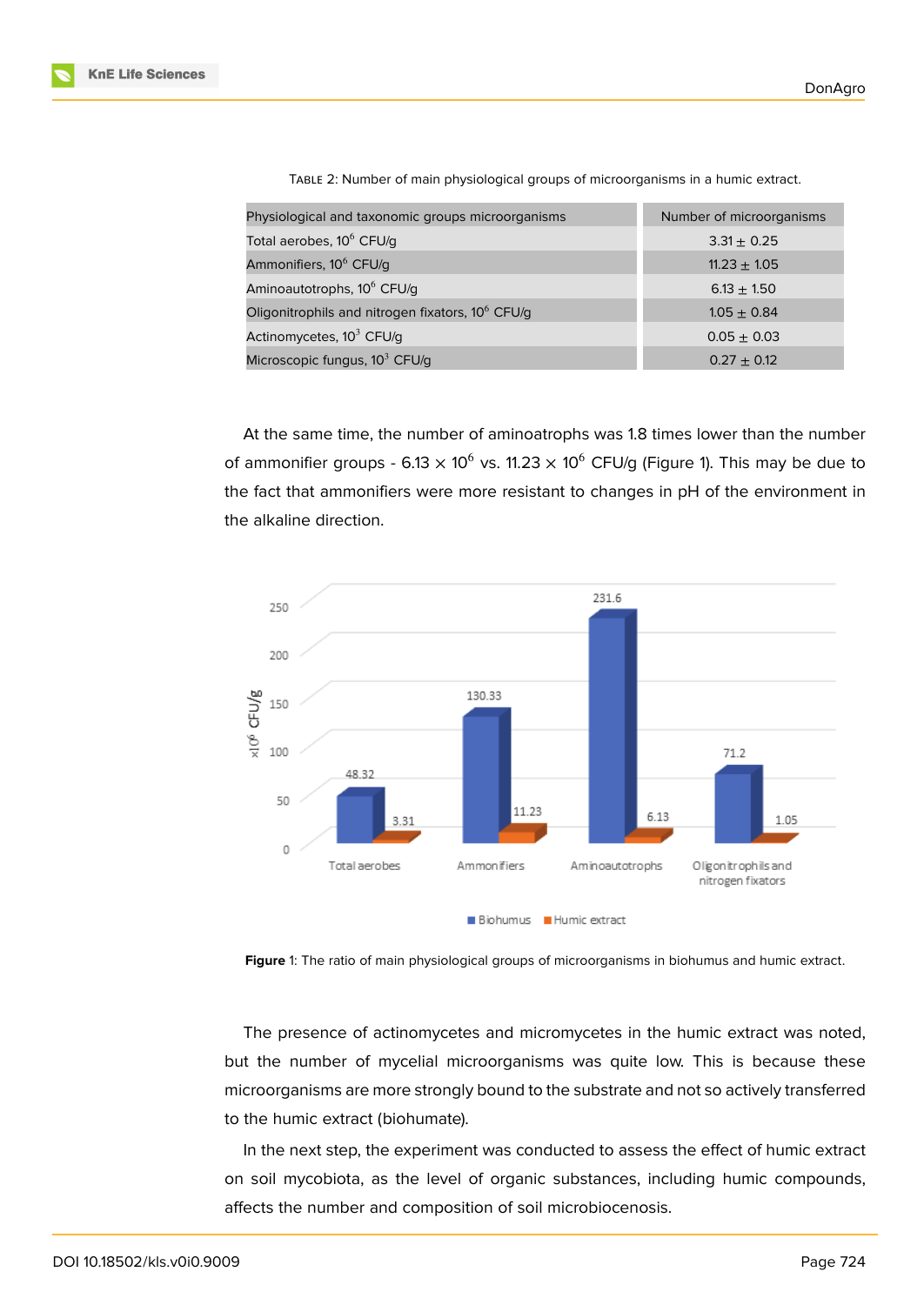For this purpose, mycological analysis of soil sample intended for humic extract application was performed beforehand. The results of the mycological study are shown in Table 3.

TABLE 3: Number of microscopic fungus in soil prior to humic treatment extract.

| Microscopic fungus                                  | Soil content in native sample,<br>$\times 10^3$ CFU/g |
|-----------------------------------------------------|-------------------------------------------------------|
| Aspergillius sp.                                    | 28.6                                                  |
| Fusarium sp.                                        | 5.4                                                   |
| Penicillium sp.                                     | 8.2                                                   |
| Trichoderma sp.                                     | 1.4                                                   |
| Ecological and trophic groups of microscopic fungus |                                                       |
| saprophytes                                         | 38.2                                                  |
| pathogens                                           | 5.4                                                   |
| saprophytes: pathogens                              | 7.1                                                   |

Analysis of the results showed that in the test sample the proportion of micromycetes capable of causing phytotoxicosis of soil is more than 50% of mycobiota, which negatively affects the growth, development and immunity of plants cultivated on these soils.

The ratio of ecological-trophic groups of microscopic fungus in the sample (saprophytes: pathogens) was less than 10, which does not provide sufficient soil suppressivity (ability to reduce the number of phytopathogenic microscopic fungus).

The absence of fungus of the Zygomycetes class in the samples indicates the low ability of the soil to decompose the burning residues. Thus, the soil sample studied is not favourable in phytosanitary terms.

The soil sample was then treated with a humic extract of 0.1 L per 1 kg of soil at a concentration of 5 g/L. The soil maintained a constant level of humidity and temperature. After 30 days, a repeated mycological analysis of the soil was performed, the results of which are shown in Table 4.

The results of the mycological study of soil after treatment with humic extract showed that the amount of phytopathogenic micromycetes of Fusarium genus in it decreased 3.9 times (Figure 2).

There was also a slight decrease in the number of micromycetes of the genus Penicillium - 1.2 times. At the same time, the number of micromycets of the genus Aspergillus has h[ar](#page-7-0)dly changed. Treatment of soil with humic extraction has promoted increase in population of saprophyte group of micromycetes of genus Trichoderma 2.0 times.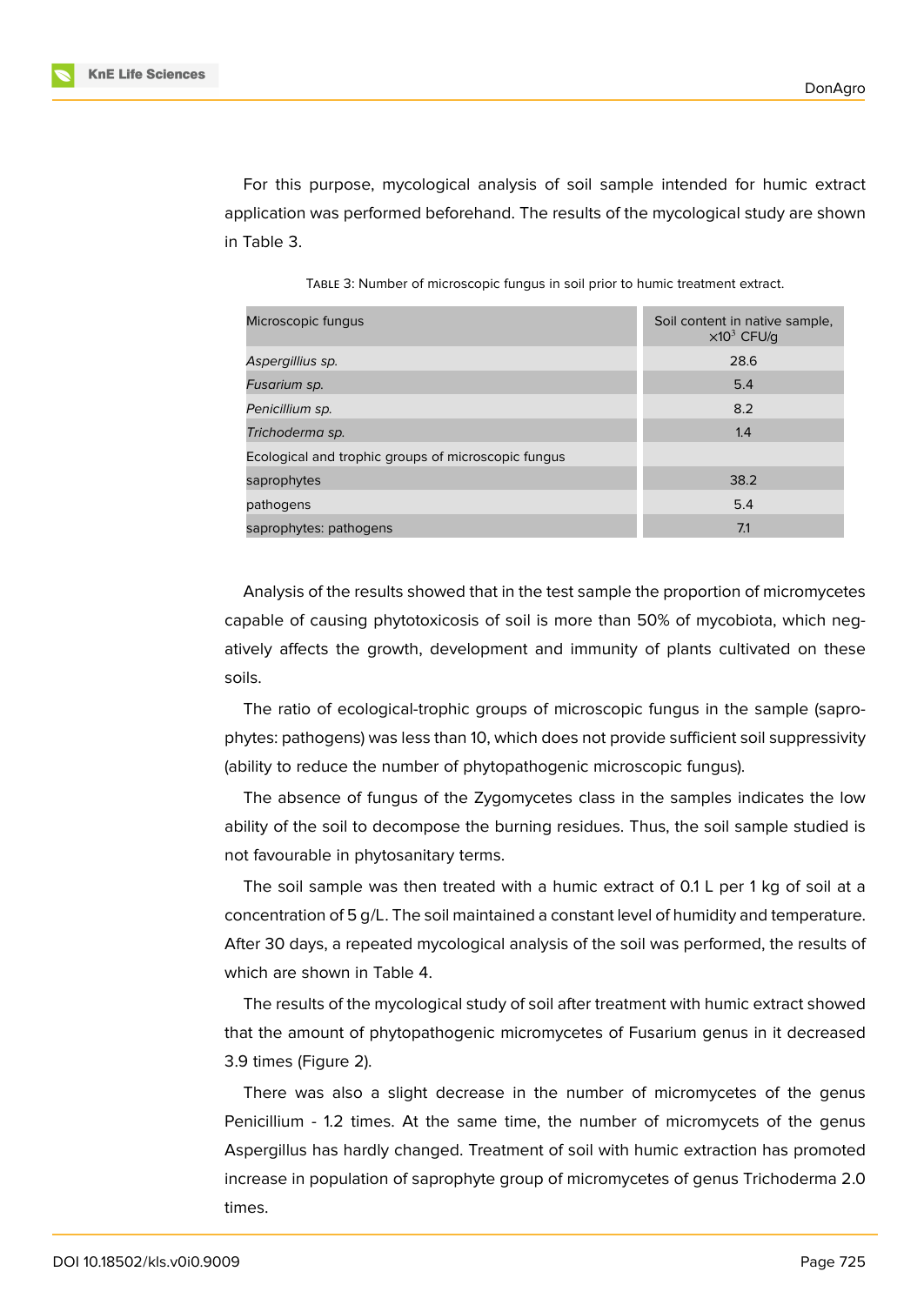

| Microscopic fungus                                   | Soil content in native sample,<br>$\times 10^3$ CFU/q |
|------------------------------------------------------|-------------------------------------------------------|
| Aspergillius sp.                                     | 27.8                                                  |
| Fusarium sp.                                         | 1.4                                                   |
| Penicillium sp.                                      | 6.9                                                   |
| Trichoderma sp.                                      | 2.8                                                   |
| Ecological and trophic groups of microscopic fungus: |                                                       |
| saprophytes                                          | 37.5                                                  |
| pathogens                                            | 1.4                                                   |
| saprophytes: pathogens                               | 26.8                                                  |

TABLE 4: Number of microscopic fungus in soil (number of propane per 1 g of dry soil, thousands) after treatment of humic hoods.



<span id="page-7-0"></span>**Figure** 2: Dynamics of micromycete numbers in soil before and after humic hood treatment.

After treatment with humic extract, ratio of saprophytic and pathogenic groups of microscopic fungus in soil is more than 10, which provides sufficient suppression. Thus, the phytosanitary state of the tested soil sample improved significantly after treatment with humic extract.

When composting cattle manure and straw cutting in a ratio of 8:1, biohumus was obtained with humic substances content of 20.0 g/l, the sum of amino acids was 32.0 g/l.

At a microbiological research of a biohumus and humic extract from it, it is established that the largest physiological group of microorganisms in the studied biohumus is presented by aminoautotrophic microorganisms which number was 231.6  $\times$  10<sup>6</sup> CFU/g.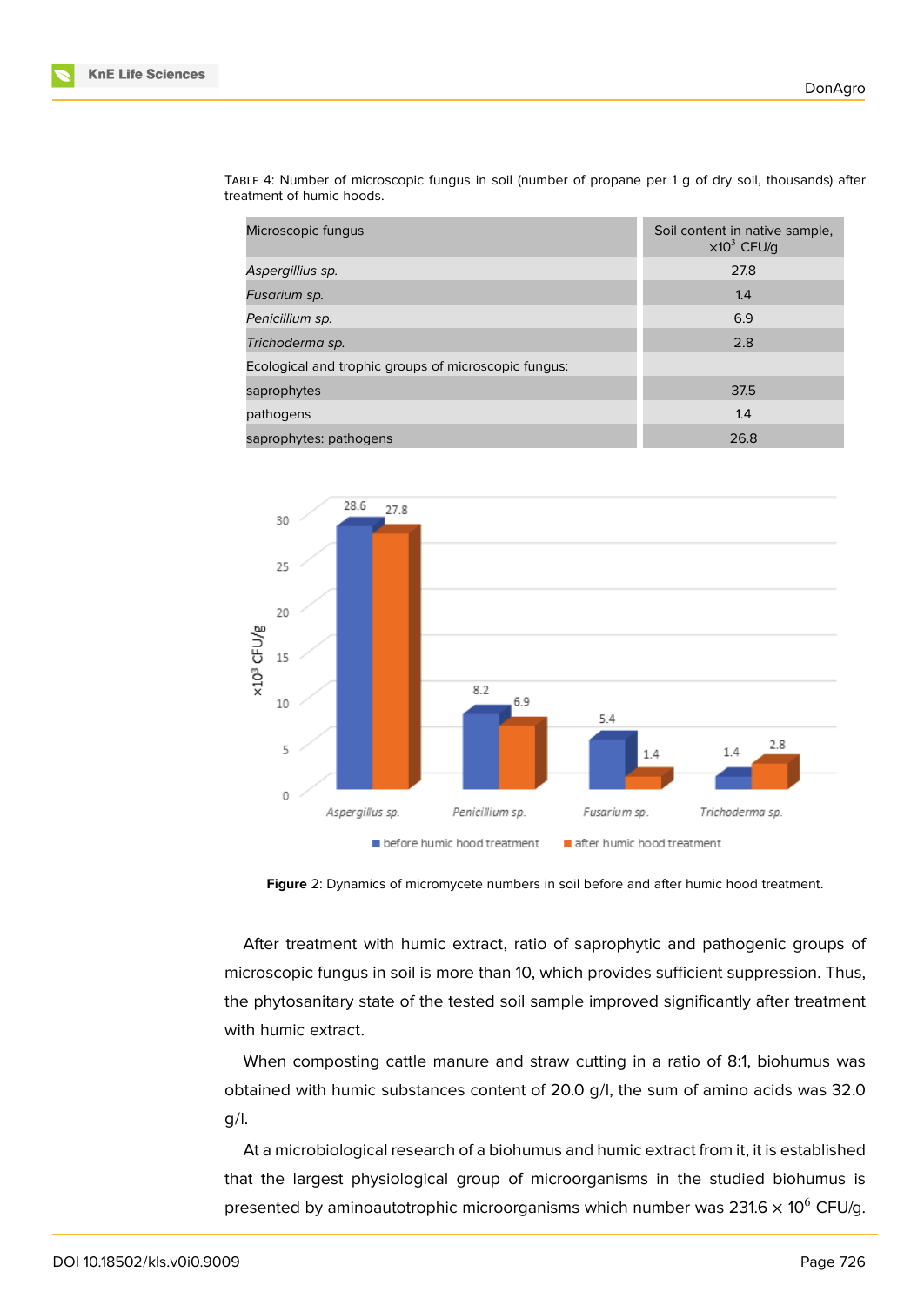The number of ammonifiers was 1.8 times lower than that of aminoautotrophies and was 130.33  $\times$  10<sup>6</sup> CFU/g. The prevalence of aminoautotrophic group over ammonifiers indicates a sufficiently high degree of mineralization of the compost. The number of cellulose-destroying actinomycetes in the biohumus under study was  $0.93 \times 10^3$  CFU/g, which is quite a large microbial community for this class of microorganisms, which is essential for humification and for self-purification of compost from opportunistic microorganisms.

Microbiological analysis of humic extract obtained from biohumus showed that compared to biohumus the number of studied physiological groups of microorganisms in it is tens of times less. At the same time, the number of aminoautotrophic groups was 1.8 times lower than the number of ammonium groups - 6.13  $\times$  10 $^6$  versus 11.23  $\times$  10 $^6$ CFU/g.

The experiment on estimation of influence of humic extraction on soil mycobiota showed that in 30 days after processing of soil by humic extraction the quantity of phytopathogenic micromycetes of genus Fusarium in it decreased 3.9 times, genus Penicillium - 1.2 times. The quantity of micromycetes of genus Aspergillus practically did not change, and the quantity of population of saprophyte group of micromycetes of genus Trichoderma increased 2.0 times.

After the humic extract treatment, the ratio of saprophytic and pathogenic groups of microscopic fungus in the soil is more than 10, which ensures its sufficient suppressivity.

# **4. Conclusion**

Thus, the phytosanitary state of the tested soil sample after treatment with humic extract significantly improved, which makes it possible to recommend the use of humic extract for soil treatment not only as an organic fertilizer, but also for the purpose of reducing the content of phytopathogenic microscopic fungus therein.

### **Acknowledgement**

The authors would like to thank their colleague for their contribution and support to the research. They are also thankful to all the reviewers who gave their valuable inputs to the manuscript and helped in completing the paper.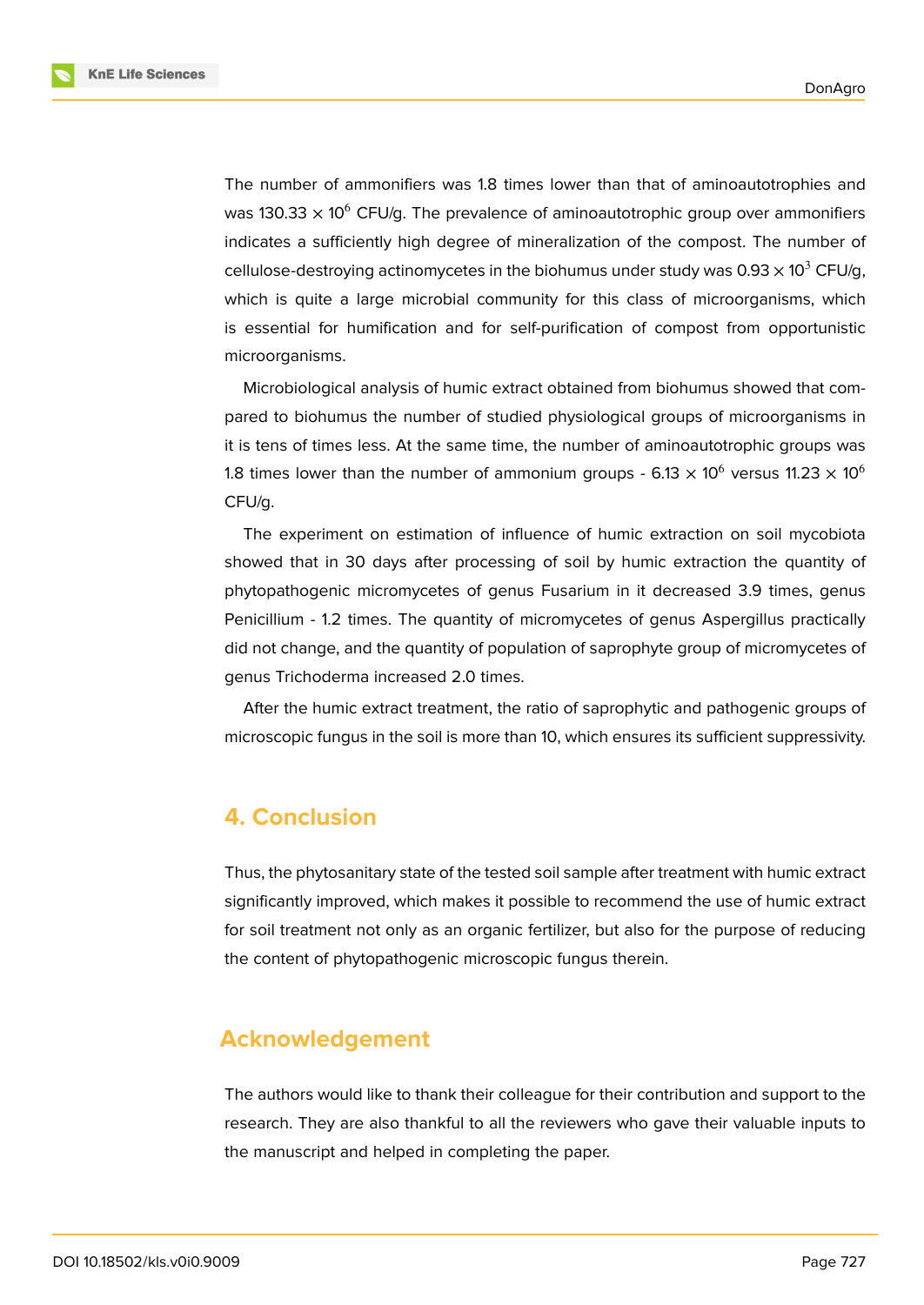

# **Conflict of Interest**

The authors have no conflict of interest to declare.

### **References**

- [1] Tletseruk, I. R., *et al*. (2019). Degradation of the Soil Humus Content in the Takhtamukaysky District of the Republic of Adygea. *International Journal on Emerging Technologies*, vol. 10, issue 2, pp. 147-149.
- [2] Bezverhaya, N. S., *et al*. (2019). The Effect of Enzymatic Modification on the Depth of Hydroliysis of Modified Protein Isolates. *Amazonia Investiga,* vol. 8, issue 23, pp. 43-49.
- [3] Solaiman, Z. M., *et al*. (2018). Humus-Rich Compost Increases Lettuce Growth, Nutrient Uptake, Mycorrhizal Colonisation, and Soil Fertility. *Pedosphere*, vol. 29, issue 2, pp. 170-179.
- [4] Li, F., *et al*. (2020). Spent Mushroom Substrates affect Soil Humus Composition, Microbial Biomass and Functional Diversity in Paddy Fields. *Applied Soil Ecology*, vol. 149, p. 103489.
- [5] Zaiets, O. and Poch, R. M. (2016). Micromorphology of Organic Matter and Humus in Mediterranean Mountain Soils. *Geoderma*, vol. 272, pp. 83-92.
- [6] Kõlli, R. (2018). Influence of Land Use Change on Fabric of Humus Cover (pro Humus form). *Applied Soil Ecology*, vol. 123, pp. 737-739.
- [7] Ponge, J.-F. (2013). Plant–Soil Feedbacks Mediated by Humus Forms: A Review. *Soil Biology and Biochemistry*, vol. 57, pp. 1048-1060.
- [8] Andreetta, A., *et al*. (2013). Microbial Activity and Organic Matter Composition in Mediterranean Humus Forms. *Geoderma*, vol. 209-210, pp. 198-208.
- [9] Sarlaki, E., *et al*. (2019). Extraction and Purification of Humic Acids from Lignite Wastes using Alkaline Treatment and Membrane Ultrafiltration. *Journal of Cleaner Production*, vol. 235, pp. 712-723.
- [10] Zou, Ch., *et al*. (2020). Comparison of Solid Phase Extraction Methods for the Measurement of Humic-Like Substances (HULIS) in Atmospheric Particles. *Atmospheric Environment,* vol. 225, p. 117370.
- [11] Kanmaz, E. Ö. (2019). Humic Acid Formation during Subcritical Water Extraction of Food By-Products using Accelerated Solvent Extractor. *Food and Bioproducts Processing,* vol. 115, pp. 118-125.